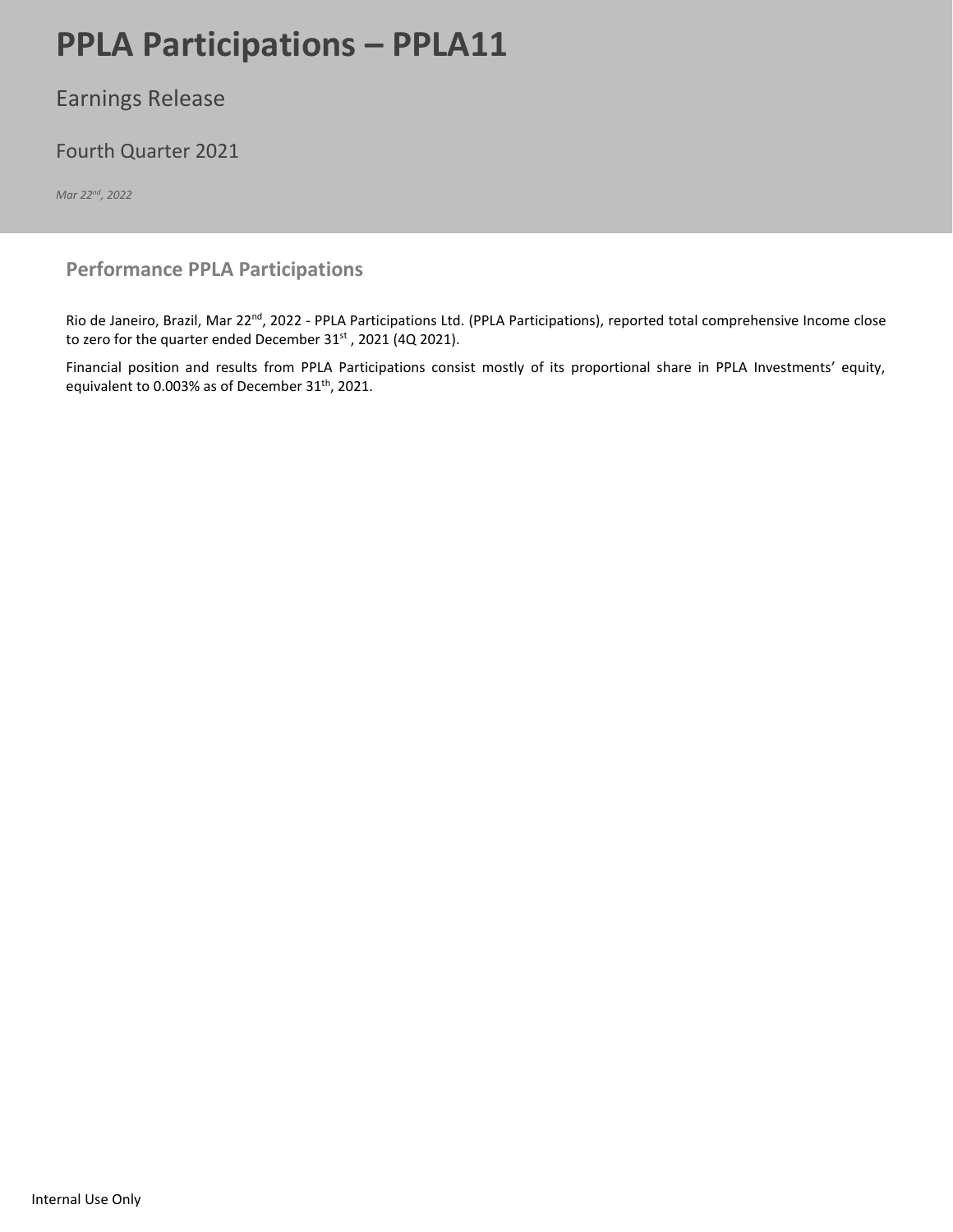#### **Relevant Events**

#### **COVID-19**

The Company's management is tracking the effects COVID-19 may have on its business. Any outcome prediction is hampered due to the situation's rapid and fluid development, which can lead to a fallout in economic and market conditions, triggering a decline in global economic activity. The Company is monitoring all developments related to COVID-19 and coordinating its operating response, taking into account the continuity plans from preexisting business ventures and on the guidelines exposed by global health organizations, governments and general best practices in response to this pandemic. The COVID-19 pandemic has had, and continues to have, a material impact on businesses around the world, including ours, and the economic and political environments in which businesses operate. There are a number of factors associated with the ongoing COVID-19 pandemic and its impact on global economies that could have a material adverse effect on our business, financial condition, results of operations, cash flows, prospects and the market price of our securities. In particular, the COVID-19 pandemic has affected business and economic sentiment, causing significant volatility in global markets and affecting the outlook of the Brazilian economy and that of other countries in which we maintain investments, may in the future make investments and conduct business through our subsidiaries.

#### **Acquisitions and Sales**

On February 6<sup>th</sup>, 2021 a capital increase in Beontag (ex CCRR) was approved, through the issuance of 39,671,906 ordinary nominative shares with no par value. FIP Turquesa, PPLAI's subsidiary, acquired 12,215,916 shares for the amount of R\$22,786 and the participation has not significantly changed.

On August 12<sup>th</sup>, September 23<sup>rd</sup> and December 17<sup>th</sup>, 2021, new capital increases in Beontag (ex CCRR) were approved. FIP Turquesa didn`t subscribe and was diluted. At the end of December, 2021 FIP Turquesa held 11,94% of Beontag shares.

On December 7, 2021, the term of assignment of the entirety of the shares of Fundo de Investimento em Participações Bravo – Multiestratégia Investimento no Exterior ("FIP Bravo") held by BTGI Stigma LLC ("Stigma") was signed. FIP Bravo's main asset is the equity interest in the entire capital stock of BRPEC Agro‐ precuária S.A. ("BrPec"), the company is awaiting approval from competent authorities.

#### **Loan Agreement**

On June 21<sup>st</sup>, 2021 PPLAI entered into a loan agreement with BTG MB Investments LP ("BTG MB") of up to R\$750 million, to be disbursed according to PPLAI request, on dates and amounts of the company's loan installments. Loans installments are as follows (i) June 21<sup>st</sup>,2021, (ii) July 9<sup>th</sup>,2021, (iii) December 16<sup>th</sup>, 2021, (iv) June 14<sup>th</sup>, 2022, (v) December 12<sup>th</sup>, 2022 and (vi) June 9<sup>th</sup>, 2023. Loans will mature in 30 months after loan agreement signing and will incur interest of 117,3% of CDI rate.

On June 21<sup>st</sup>, 2021 PPLAI requested to draw approximately R\$ 90 million on BTG MB and on July 9<sup>th</sup>, 2021 PPLAI requested the second draw of approximately R\$ 160 million. On December  $16<sup>th</sup>$ , 2021, PPLAI requested the third draw of approximately R\$ 116 million.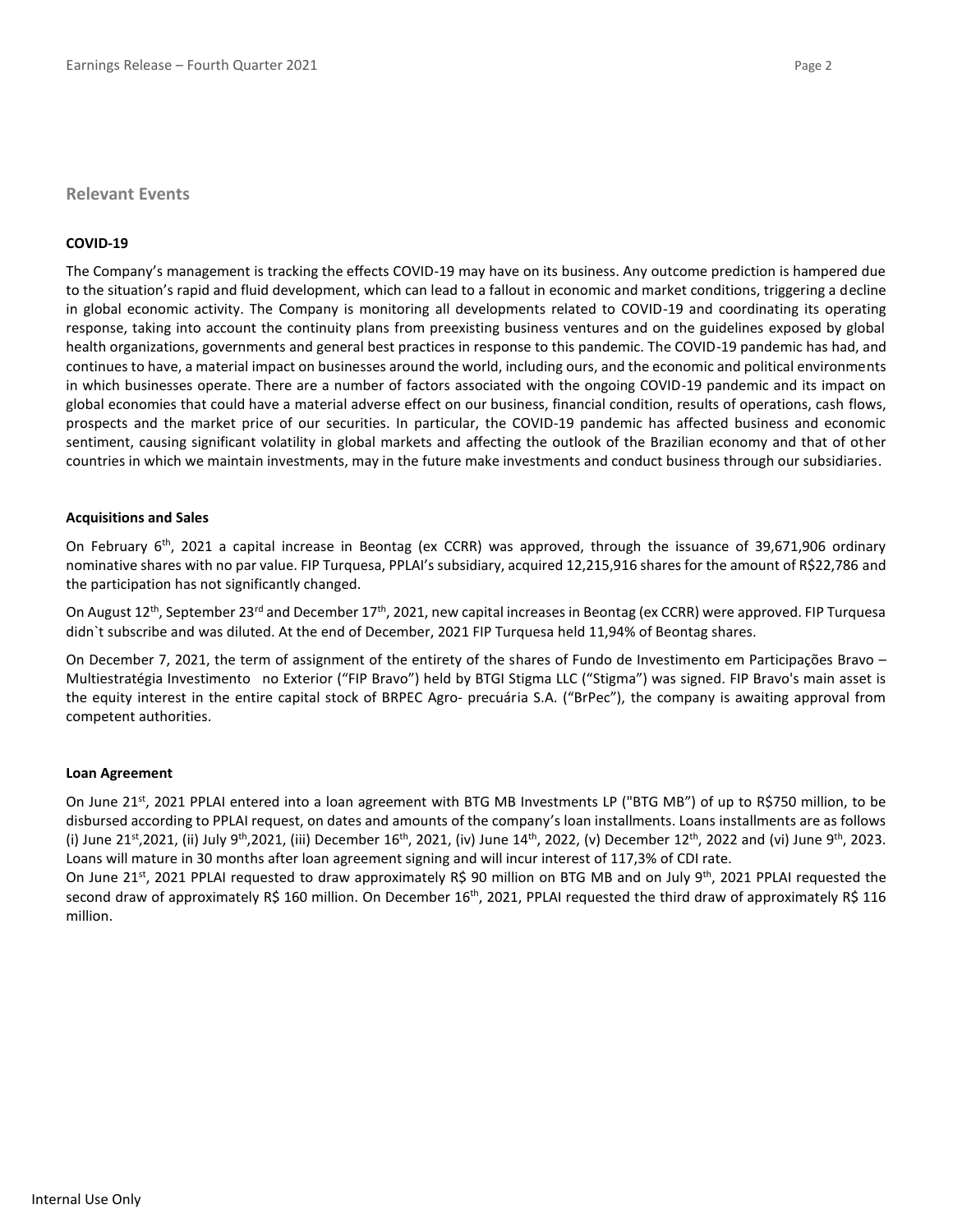#### **Shareholding Structure**

PPLA Participations owns through its wholly-owned subsidiary BTG Bermuda LP Holdco Ltd. a stake corresponding to 0.003% of PPLA Investments' capital. PPLA Participations indirectly holds equity interest in PPLAI and accounts for its as investment entity in accordance with IFRS 10 - Consolidated Financial Statements where assets and liabilities are measured at fair value.



(1) if applicable, it may include units acquired by investment vehicles owned by certain partners individually or collectively and vehicles under common control of the *Partnership*. The shareholding of the Partners in PPLAI takes place mainly through BTG MB Investments L.P.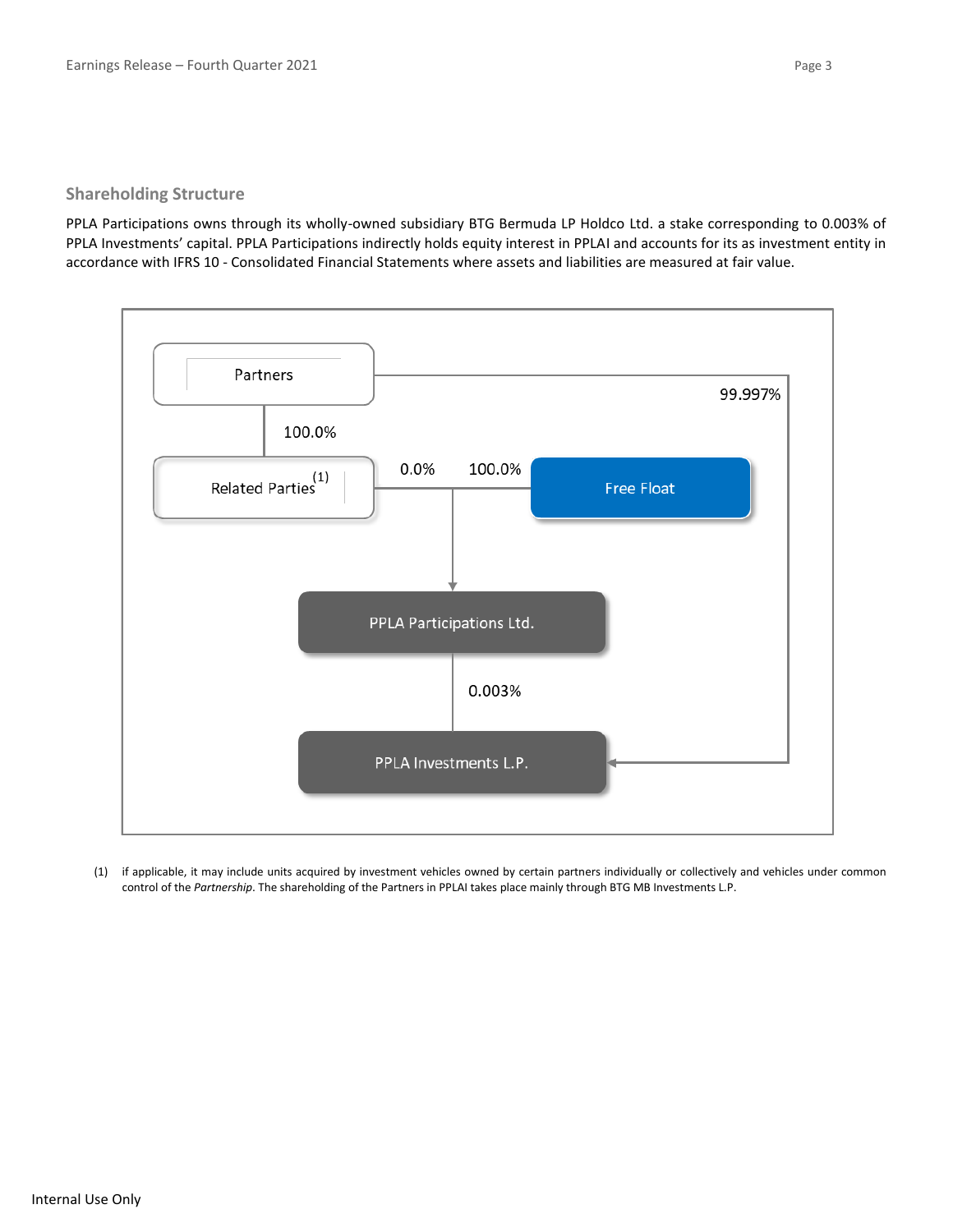#### **Financial Information**

The financial information presented in the tables below consists of the financial position and results of operations from PPLA Investments as we believe they are more meaningful than those from PPLA Participations in order to understand the results of PPLA Participations.

| <b>Income Statement (unaudited)</b>       | <b>PPLA Investments</b> |         |  |
|-------------------------------------------|-------------------------|---------|--|
| (in R\$ million, unless otherwise stated) | 3Q 2021                 | 4T 2021 |  |
|                                           |                         |         |  |
| Financial income                          | 25                      | 116     |  |
| Financial expenses                        | (5)                     | (7)     |  |
| <b>Gross financial income</b>             | 20                      | 109     |  |
| Other operating income (expenses)         | (1)                     | (1)     |  |
| <b>Operating income</b>                   | 19                      | 108     |  |
| Non-operating income/(expenses)           |                         |         |  |
| Income before taxes and profit sharing    | 19                      | 108     |  |
| Income and social contribution taxes      | 12                      | 4       |  |
| Statutory profit sharing                  |                         |         |  |
| Non-controlling interest                  |                         |         |  |
| Net income                                | 31                      | 112     |  |

Note: As PPLA Investments is accounted in USD, the adjusted financial statements do not consider the effect of exchange variation of the assets, reporting the net income in BRL. The income statement disclosed above is pro forma, excluding foreign exchange translation effects impacts between lines. Includes adjustments to normalize hedge effects.

In 4Q 2021 PPLAI had operating Income of R\$112 million, mostly related to BRPEC positive fair value adjustment and positive PnL in global market strategies.

As PPLAI is an investment entity, it does not have significant operating expenses and administrative costs. As a result of the foregoing, net income was positive in R\$112 million in line with operating income.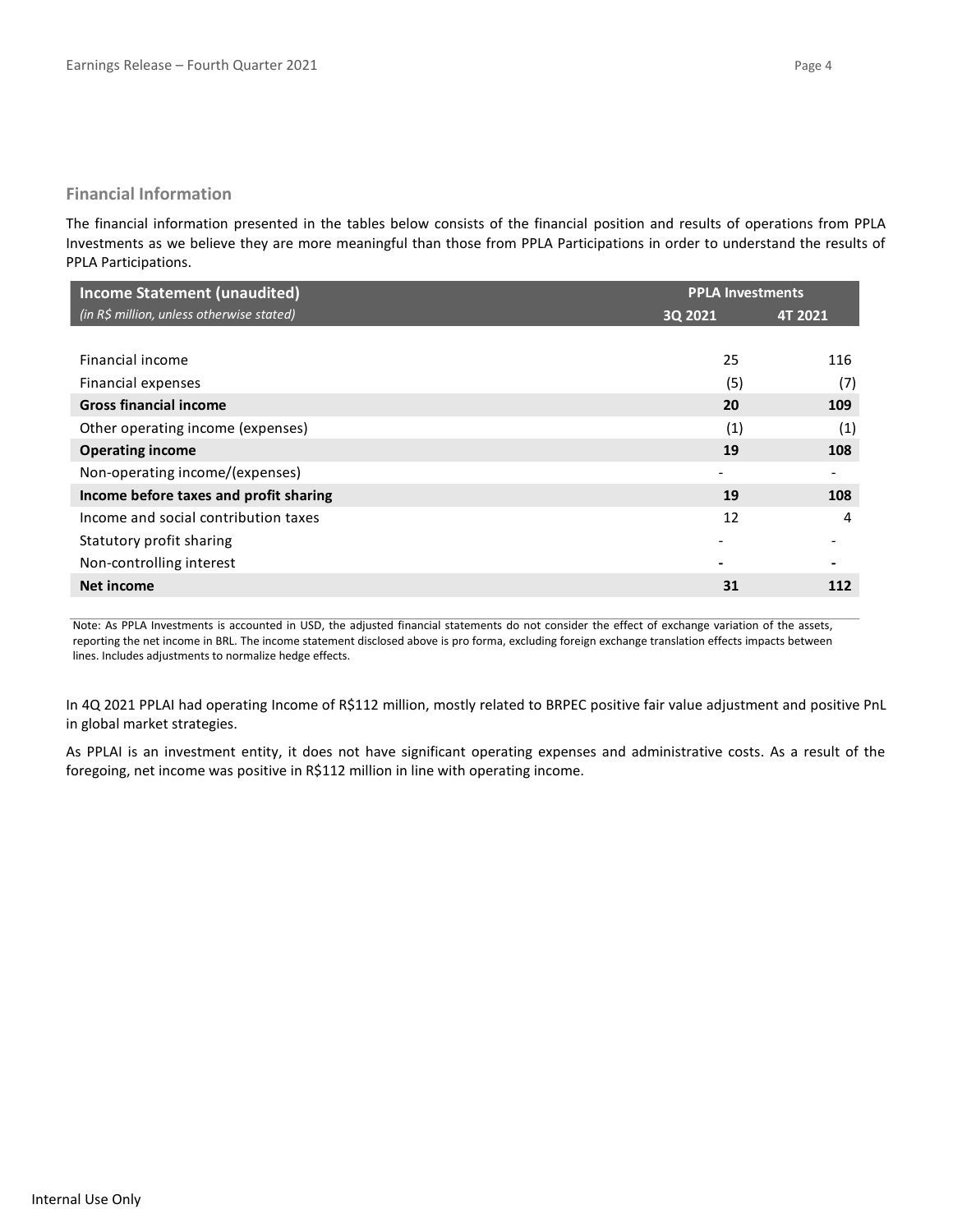#### **Main Assets**

The table presents a summary of PPLAI' assets and liabilities. The balance sheet below is pro-forma because it considers certain adjustments, such as intercompany eliminations.

#### **Summarized Balance Sheet | PPLA**

| Unaudited pro-forma balance sheet (in R\$ million) |         |         |                                         |         |         |  |  |
|----------------------------------------------------|---------|---------|-----------------------------------------|---------|---------|--|--|
|                                                    | 3Q21    | 4Q21    |                                         | 3Q21    | 4Q21    |  |  |
| <b>Assets</b>                                      | 1,209.1 | 1,192.9 | <b>Liabilities + Equity</b>             | 1,209.1 | 1,192.9 |  |  |
| Cash & Equivalents                                 | 42.2    | 45.7    | <b>Financial Liabilities</b>            | 668.0   | 682.5   |  |  |
| Investment Entity Porfolio                         | 336.6   | 428.2   | - Financial Institutions <sup>(1)</sup> | 668.0   | 682.5   |  |  |
| <b>Merchant Banking</b>                            | 337     | 428     |                                         |         |         |  |  |
| - Fazendas Timber                                  | 161.8   | 153.8   | <b>Other Liabilities</b>                | 210.4   | 186.5   |  |  |
| - BR Pec                                           | 14.8    | 114.9   |                                         |         |         |  |  |
| - CCRR/Beontag                                     | 135.8   | 135.8   |                                         |         |         |  |  |
| - Other Assets                                     | 24.2    | 23.7    |                                         |         |         |  |  |
| Invest at Fair Value - OCI                         | 633.6   | 515.8   |                                         |         |         |  |  |
| Loans and Receivables                              | 111.5   | 113.2   |                                         |         |         |  |  |
| - Partners                                         | 111.5   | 113.2   |                                         |         |         |  |  |
| Other Assets <sup>(1)</sup>                        | 85.2    | 90.0    | <b>Shareholders Equity</b>              | 330.7   | 324.0   |  |  |

(1) Excludes Intercompany Transactions

(i) **Cash & Equivalents** were R\$45.7 million in the end of the 4Q 2021, compared to R\$42.2 million in the 3Q 2021.

#### (ii) **Investment Entity Portfolio**.

- a. **Fazendas Timber** consists of land properties, dedicated to management and commercial activities inherent to eucalyptus and pine plantation. The total assets decreased from R\$161.8 million in 3Q to R\$ 153.8 million in 4Q due to negative fair value adjustment.
- b. Equity investment in **BR Pec**, an agricultural / ranching company that is focused on production of soy, corn and cattle. As of December 31st, 2021, PPLA Investments owns 100% of the asset. The asset increased to R\$ 114.9 million in 4Q from R\$ 14.8 million in 3Q due to positive fair value adjustment.
- c. **Beontag (ex CCRR)** consist of a participation in Auto Adesivos Paraná S.A. Total assets remained stable in 4Q.
- d. **Other Assets** under Merchant Banking portfolio consist of over ten smaller investments across different sectors.
- (iii) PPLA Investments also carries other private equity assets, under **Invest at Fair Value – OCI**, which are mainly held via investment funds, such as UOL, among other investments. The total balance decreased from R\$633.6 in the 3Q 2021, to R\$515.8 in the 4Q 2021 mostly due to UOL negative fair value adjustment.
- (iv) **Loans and Receivables** consists of R\$113.2 million of partnership loans.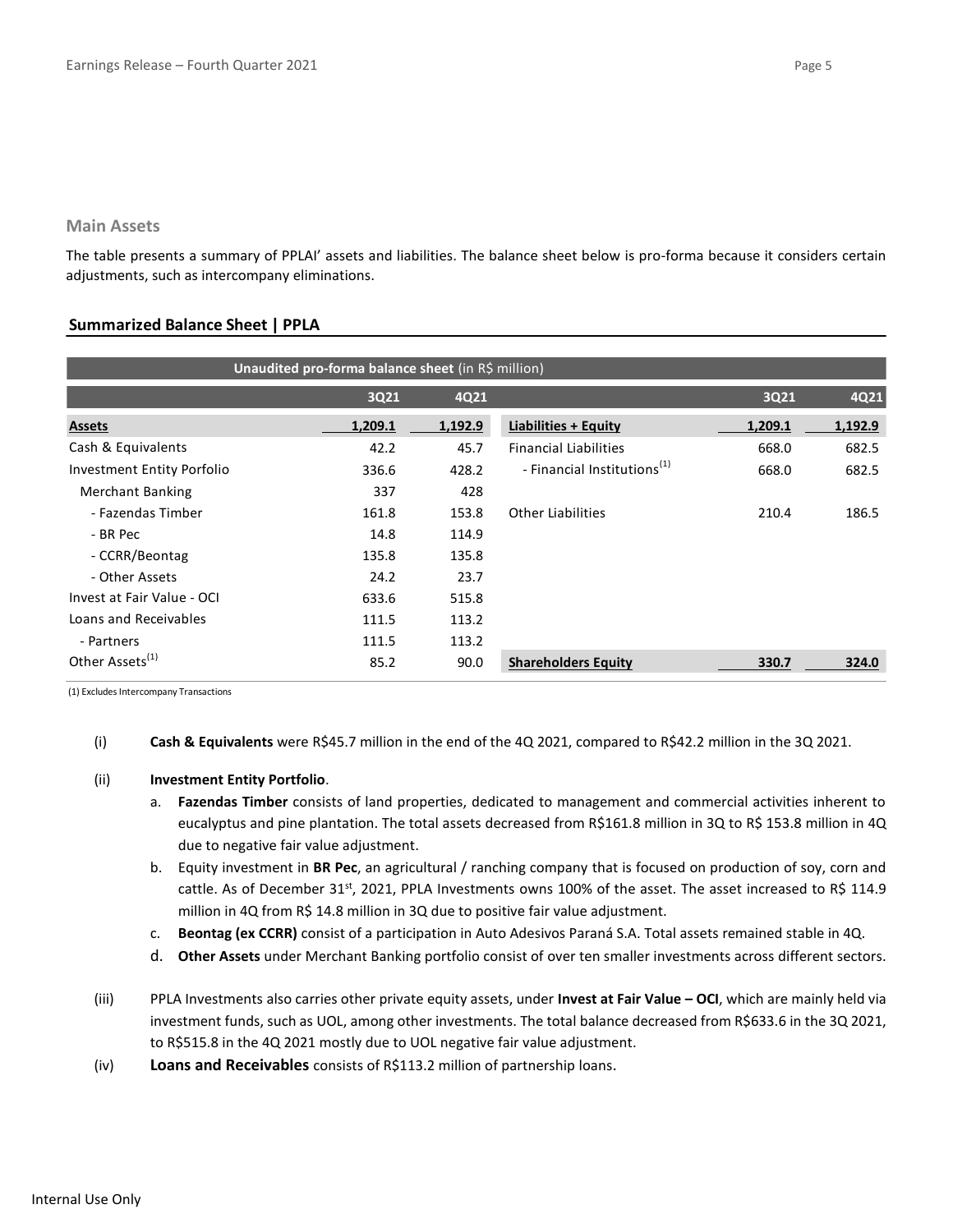a. Liabilities to Financial Institutions consist of some long-term loans with Brazilian financial institutions. The total amount increased during the quarter mainly due to interest accrual.